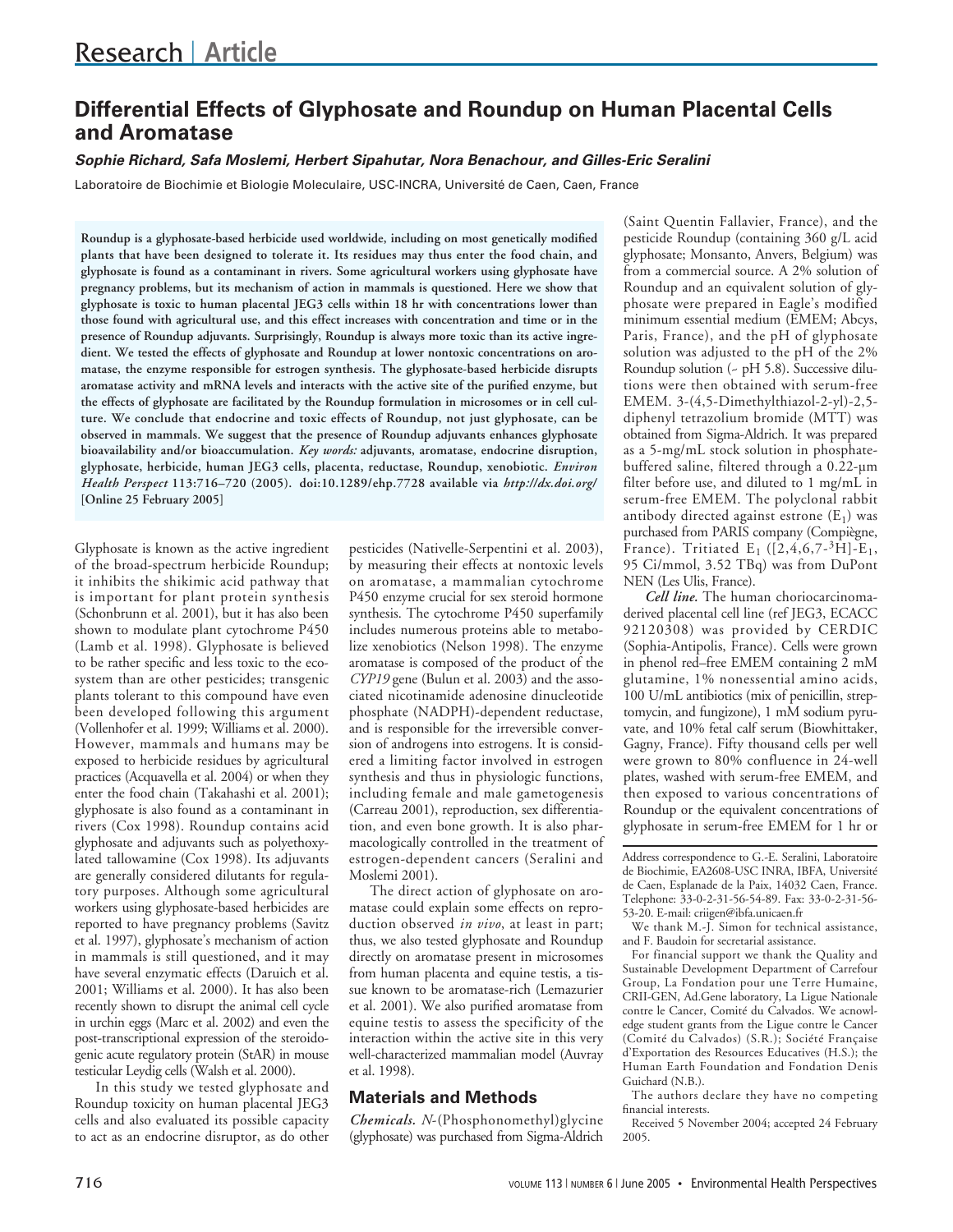18 hr or in serum-containing medium for longer exposures.

*MTT assay.* We used this enzymatic test, based on the cleavage of MTT into a bluecolored product (formazan) by mitochondrial enzyme succinate dehydrogenase (Mossman 1983), to evaluate JEG3 cell viability exposed to Roundup or glyphosate during various times. Cells were washed with serum-free EMEM and incubated with 250 µL MTT per well. The plates were incubated for 3 hr at 37°C, and 250 µL of 0.04 N-hydrochloric acid–containing isopropanol solution was added to each well. The plates were vigorously shaken in order to solubilize the blue formazan crystals formed. The optical density was measured using a spectrophotometer (Stratagene, Strasbourg, France) at 560 nm for test and 640 nm for reference.

*Measurement of aromatase activity* **in vitro** *by radioimmunoassay.* The conversion of androstenedione to  $E_1$  by the aromatase complex was measured in cell supernatants by radioimmunoassay (RIA) as previously described (Nativelle-Serpentini et al. 2003). JEG3 cells exposed to Roundup or glyphosate were washed with serum-free EMEM and incubated for 90 min with 200 nM androstenedione at 37°C in 5%  $CO<sub>2</sub>$ . The reaction was stopped by placing the plates on ice for 5 min, and supernatants were extracted by adding 10 volumes of diethyl ether. The extraction efficiency, evaluated by adding radiolabeled E<sub>1</sub>, was 60 ± 3%. The rabbit E<sub>1</sub> antibody was prepared according to the manufacturer's instructions. The sensitivity of the RIA was 10 pg/mL. Intra- and interassay coefficients of variation were 4 and 6%, respectively. The aromatase activity was expressed in relation to the protein concentration that was evaluated in cell extracts using bovine serum albumin as standard (Bradford 1976).

*RNA extraction and quantification.* Total RNA was isolated from JEG3 cells using the guanidium/phenol/chloroform method (Chomczynski and Sacchi 1987). RNA samples were treated with DNase I at 37°C for 30 min to remove genomic DNA. Then DNase I was inactivated at 65°C for 10 min.

Total RNA (1 µg) was reverse-transcribed (RT) using 100 U M-MLV-RT (Moloney murine leukemia virus reverse transcriptase) at 42°C for 45 min in the presence of 0.5 µg 18-mer oligo(dT), 500 µM of each dNTP, 50 mM Tris-HCl (pH 8.3), 75 mM KCl, 3 mM MgCl<sub>2</sub>, 10 mM dithiothreitol (DTT), and 6 U RNasin in a total volume of 25 µL. The absence of DNA contamination in the RNA samples was checked in controls without M-MLV-RT.

For each run, a master mix was prepared with  $1 \times SYBR$  Green buffer containing 5 mM  $MgCl<sub>2</sub>$ ; 200 mM dATP, dCTP, and dGTP; 400 mM dUTP; 1.25 U AmpliTaq Gold DNA polymerase (Applied Biosystems, Courtaboeuf, France); and 300 nM of each primer: EXIIc sense primer, 5´ TGA GGT CAA GGA ACA CAA GA 3´, exon II specific (positions 9–28); and EXIII antisense primer, 5´ ATC CAC AGG AAT CTG CCG TG 3´, for exon III (positions 211–230) (Corbin et al. 1988). Five microliters of each diluted RT sample were added to 20 µL of the polymerase chain reaction (PCR) master mix. The thermal cycling conditions consisted of an initial denaturation step at 95°C for 10 min and 40 cycles at 95°C for 15 sec and 60°C for 1 min. We also quantified the transcripts of the housekeeping gene glyceraldehyde-3-phosphate dehydrogenase (GAPDH) as an endogenous control to normalize each sample using sense and antisense primers, 5´ CCA TCA CCA TCT TCC AGG AGC 3´ (positions 278–298) and 5´ GGA TGA TGT TCT GGA GAG CC 3' (positions 663-682), respectively (Tokunaga et al. 1987). All PCR reactions were performed using an ABI Prism 7000 Sequence Detection System (Applied Biosystems).

*Preparation of microsomes.* Microsomal fractions (endoplasmic reticulum) were obtained from full-term placentas of young healthy and nonsmoking women (Centre Hospitalier Régional de Caen, France) and equine testis by differential centrifugations (Moslemi et al. 1997). Briefly, tissues were washed with 0.5 M KCl, homogenized in 50 mM phosphate buffer (pH 7.4) containing 0.25 M sucrose and 1 mM DTT, and centrifuged at 20,000*g*. The supernatant was then ultracentrifuged at 100,000*g*, and the final pellet was washed twice, dissolved in the same buffer containing 20% glycerol, and stored at –70°C until use. All steps of the preparation were carried out at 4°C.

*Measurement of microsomal aromatase activity.* Microsomal aromatase activity was evaluated by tritiated water release from radiolabeled substrate [ $1β-³H$ ]-androstenedione as previously described (Moslemi et al. 1993, 1997). This method is based on the stereospecific release of 1β-hydrogen from the androstenedione substrate, which forms tritiated water during aromatization (Dintinger et al. 1989; Thompson and Siiteri 1974). Human placental microsomes (50 µg protein) were incubated with radiolabeled androstenedione (100 pmol/tube) at 37°C for 15 min, in the presence or absence of various concentrations of Roundup or glyphosate in 1 mL total volume of 50 mM Tris-maleate buffer (pH 7.4). The reaction was started by adding 100 µL of 0.6 mM H+-NADPH and stopped with 1.5 mL chloroform, and then centrifuged at 2,700*g* at 4°C for 5 min. After adding 0.5 mL 7% charcoal/1.5% dextran T-70 solution into the preparation, the centrifugation was repeated for 10 min. Aromatase activity

was determined by measuring the radioactivity of the 0.5 mL aqueous phase. The kinetic parameters were determined by incubating equine testicular microsomes (2 µg protein) with various concentrations of radiolabeled androstenedione in the presence of various concentrations of Roundup in 0.5 mL of H+-NADPH containing Tris-maleate buffer (pH 7.4) at 25°C for 3 min.

*Purification of aromatase moieties.* Reductase was obtained after chromatographic separation, by ω-aminohexyl-Sepharose 4B and adenosine 2´,5´-diphosphate agarose, respectively; hydrophobic interaction; and affinity columns (Vibet et al. 1990). The cytochrome P450 aromatase was purified from equine microsomes, after its separation from reductase, by successive chromatographic steps: concanavalin A-Sepharose 4B affinity column, diethyl amino ethyl-Sepharose CL-6B ion exchange, and hydroxyapatite-Sepharose 4B adsorption/partition columns (Moslemi et al. 1997). Protein concentration was determined as previously described (Bradford 1976).

*Measurement of reductase activity.* Reductase activity was determined by the measurement of the increasing absorbance of the preparation, corresponding to the reduction of the cytochrome C in the presence of H+-NADPH (Vibet et al. 1990) at 550 nm for 2 min at 37°C using a Kontron-Uvikon 860 spectrophotometer (Kontron Instruments S.A., St. Quentin Yvelines, France). The pH of the preparation was adjusted when adjusted to 7.4 by adding an appropriate volume of 10 N NaOH. After equilibration, the reaction was started by adding cytochrome C.

*Spectral studies.* The absorbance of purified equine aromatase in the presence or absence of glyphosate or Roundup was recorded from 375 to 475 nm with a spectrophotometer as previously described (Moslemi and Seralini 1997). Briefly, absorption spectra of 362 µg aromatase protein in 1.5 mL 50 mM Trismaleate containing 2 µM androstenedione were recorded during incubation at 37°C, after adding 0.0046% glyphosate or 0.1% Roundup. The spectra of aromatase with glyphosate or Roundup alone were subtracted from the incubation spectrum.

*Statistical analysis.* All data are presented as the mean ± SE. The experiments were repeated three times in triplicate unless otherwise indicated. Statistically significant differences were determined by a Student *t*-test using significance levels of 0.01 and 0.05.

# **Results**

*Cell viability.* The recommended agricultural use for Roundup is 1–2% in water, so we tested its effect on human placental JEG3 cell viability at concentrations of up to 2% after 18-, 24-, or 48-hr exposures in serum-containing medium, by the MTT assay in conditions previously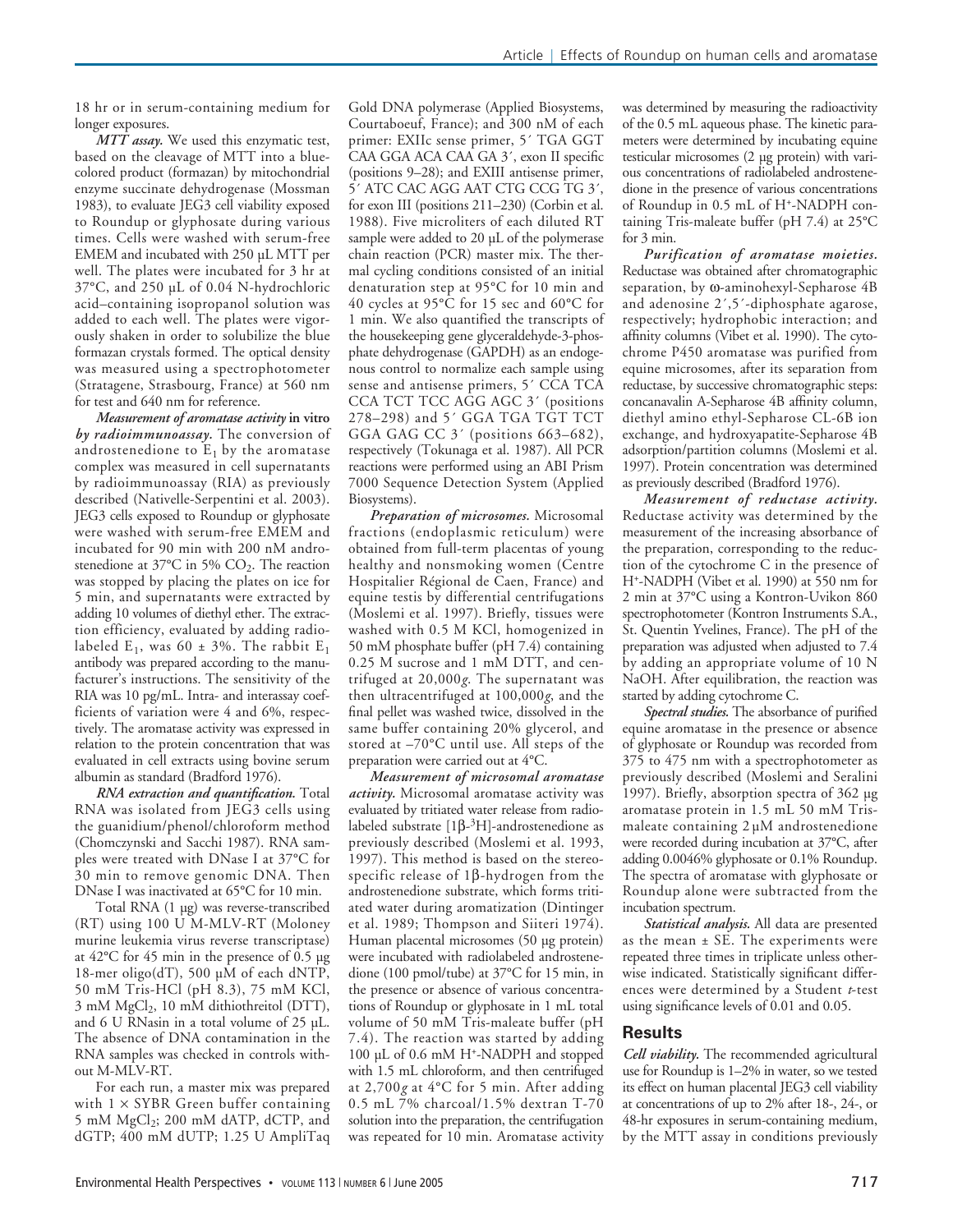described (Nativelle-Serpentini et al. 2003), compared with glyphosate. The Roundup dilutions and equivalent quantities of glyphosate were adjusted to the same pH to facilitate the comparisons. The toxicity increased with time (8-fold at 0.8% between 24 and 48 hr), and the median lethal dose  $(LD_{50})$  was approximately 1.8 times lower for Roundup (0.7%) than for glyphosate (Figure 1). This difference was even visible after 1 hr of incubation in serum-free medium (Figure 2A) and increased 3-fold after 18 hr of incubation (Figure 2B). Acidity of the 2% Roundup or glyphosate solution (pH  $5.80 \pm 0.08$  instead of pH 7.91 ± 0.16) reduced cell viability only 23% after 18 hr, and thus could not alone explain the 90% reduction of cell viability observed at this concentration. When only 0.1% Roundup was added to glyphosate, bringing small amounts of the adjuvants to the solution, the cell viability was diminished significantly (Figure 2B).

*Aromatase activity in cell culture.* We measured aromatase activity after incubation of cells in the presence of nontoxic concentrations of Roundup or glyphosate, by RIA of  $E_1$  formed from 200 nM androstenedione, as previously described (Nativelle-Serpentini et al. 2003). As shown in Figure 3A, after 1 hr of incubation, the estrogen synthesis was enhanced by about 40% but only with Roundup. After 18 hr of incubation, we noted a clear inhibition of aromatase activity *in vitro*, with a median inhibiting concentration  $(IC_{50})$  of 0.04% again with Roundup only. This inhibition of aromatase activity is, at least in part, assumed to be an effect on aromatase gene expression, because mRNA levels were decreased (Figure 3B). Glyphosate was inefficient alone in these conditions. But it inhibited aromatase activity with minute dilutions of Roundup, bringing adjuvants in the solution (Figure 4).

*Aromatase activity in microsomes.* We evaluated microsomal aromatase activity by tritiated water release from the radiolabeled substrate (Dintinger et al. 1989; Thompson and Siiteri 1974) in human (Figure 5) and equine microsomes. Aromatase inhibition by Roundup was equivalent in these two mammalian models. The  $IC_{50}$  was 0.6% for Roundup in these conditions and more than three times greater for glyphosate. The kinetic parameters were determined by incubating equine testicular microsomes with various concentrations of radiolabeled androstenedione and Roundup. The inhibition constant *K*<sup>i</sup> (0.6%) showed a competitive inhibition (Figure 6A).

*Enzymatic activity of purified enzymes.* We further purified the enzyme moieties from the aromatase-rich equine testis, giving better yields than placenta. The incubation with the herbicide demonstrated a direct interaction of glyphosate within the active site. We obtained spectral interactions between Roundup or

glyphosate and the active site of the purified cytochrome P450 aromatase by measuring the absorbance of the preparations from 375 to 475 nm. A type II spectrum was observed (Figure 6B); it was characteristic of an interaction between a nitrogen atom of the molecule and the heme iron of the cytochrome. In addition, we tested the effect of the herbicide on the ubiquitous moiety of the aromatase, which is the electron donor reductase. NADPH-dependent reductase activity was determined by the

measurement of the increasing absorbance of the preparation, corresponding to the reduction of the cytochrome C. Reductase is also directly affected after purification and incubation with Roundup, but to a lesser extent  $(IC_{50} 5%)$  than the cytochrome P450 aromatase responsible for steroid binding and catalysis (Figure 7).

#### **Discussion**

This study demonstrates that Roundup reduces JEG3 cell viability at least twice more efficiently



**Figure 1.** Effects of Roundup (A) and equivalent quantities of glyphosate (B) on JEG3 placental cell viability in a serum-containing medium. This was evaluated by the MTT assay, the results are presented as percentages compared with nontreated cells. Cells were incubated with increasing concentrations of Roundup or equivalent concentrations of glyphosate for 18, 24, or 48 hr ( $n = 9$ ). The LD<sub>50</sub> is indicated by a dashed line. Error bars indicate SE.  $*_{p < 0.05; **p < 0.01.}$ 



**Figure 2.** Effects of Roundup and equivalent quantities of glyphosate on JEG3 placental cell viability in serum-free medium. The incubation was for 1 hr  $(A)$  or 18 hr  $(B)$ . The addition of 0.02 or 0.1% Roundup shows adjuvant effects ( $n = 9$ ). Error bars indicate SE. \*\* $p < 0.01$ .



**Figure 3.** Effects of Roundup and equivalent quantities of glyphosate on JEG3 aromatase activity and mRNA levels in a serum-free medium. Aromatase activity (A) was obtained with nontoxic concentrations of Roundup or glyphosate for 1 and 18 hr ( $n = 9$ ). (B) Cytochrome P450 aromatase mRNA levels, normalized with GAPDH levels, in the presence of Roundup or glyphosate after 18 hr ( $n = 4$ ). Error bars indicate SE.  $**p < 0.01$ .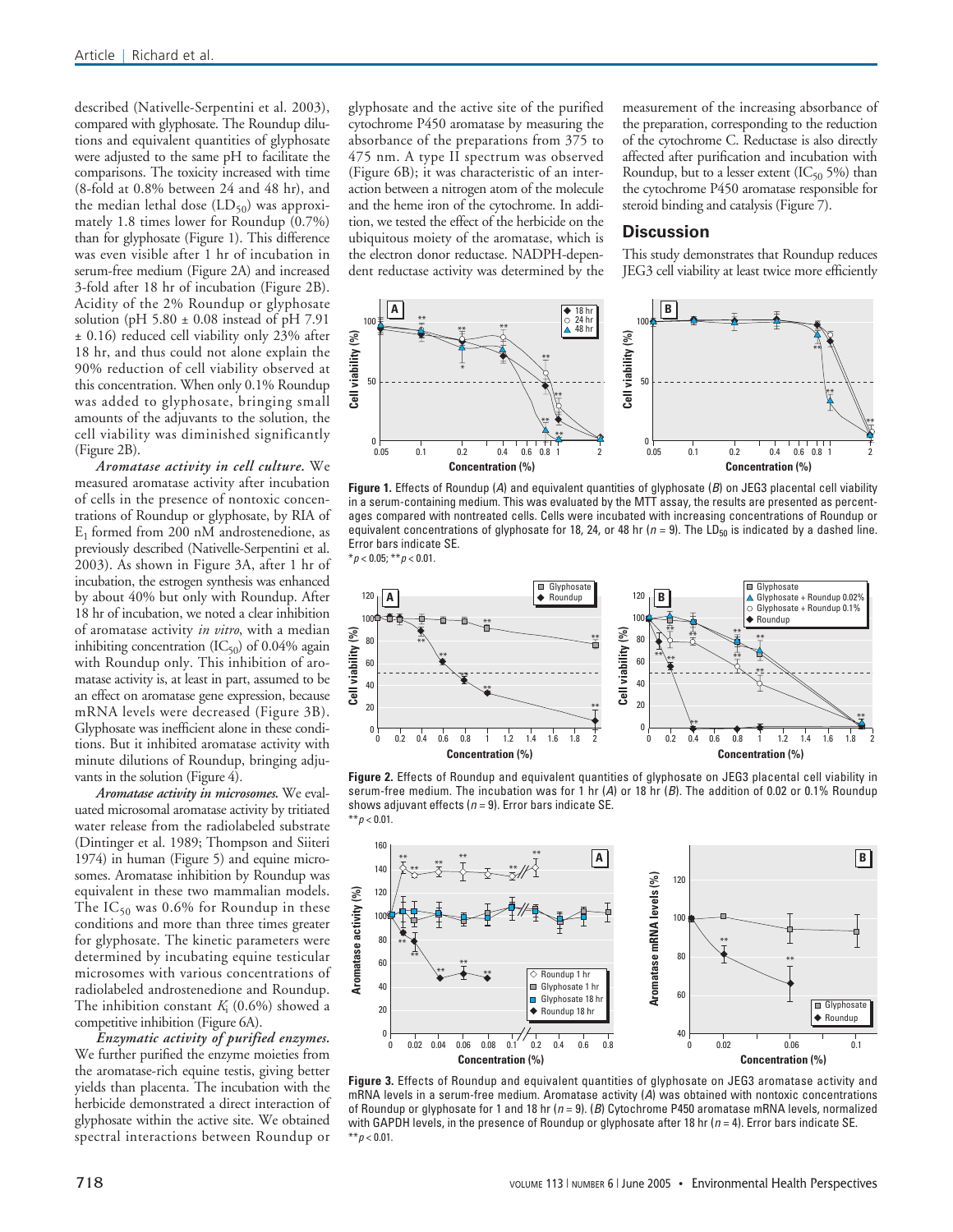than glyphosate. This effect increased with time and was obtained with concentrations of Roundup 10 times lower than that of the agricultural use. The presence of serum buffers the toxic effect of the herbicide. It is generally recognized that serum proteins can bind to



**Figure 4.** Combined effects of glyphosate and minute levels of Roundup on JEG3 aromatase activity in serum-free medium ( $n = 9$ ). It was obtained at nontoxic concentrations after 18 hr exposure.  $**p < 0.01$ .



**Figure 5.** Effects of Roundup and equivalent quantities of glyphosate on microsomal aromatase activity. Human placental microsomes were incubated with Roundup or glyphosate at 37°C for 15 min ( $n = 9$ ). The  $IC_{50}$  is indicated by a dashed line. Similar results were obtained with equine testicular microsomes. Error bars indicate SE.  $**p < 0.01$ .

chemicals and reduce their availability to cells. Seibert et al. (2002) have shown that the presence of albumin influences the cytotoxicity of compounds. Moreover, the lack of growth factors in serum-free medium, for instance, could also play a role in this phenomenon. In our experiments, the incubation in serum-free medium was interesting to optimize the visible effects of the compounds in the shortest time. These were also observed anyway after 48 hr in the presence of serum. The physiologic significance of these effects can be questioned, in regard to the concentration used. However, the time of exposure to pollutants may be longer *in vivo*, and here *in vitro* we observed that long times of exposure allowed low concentrations to present toxic effects. This phenomenon could be caused by metabolism, genomic action, and/or bioaccumulation of some products of Roundup. For instance, Peluso et al. (1998) demonstrated the formation of covalent links between DNA and some Roundup adjuvants. Their genotoxicity or toxicity was also noticed (Lioi et al. 1998; Mitchell et al. 1987; Vigfusson and Vyse 1980). Even though absorbed Roundup is excreted rapidly from the body, usually in feces (Brewster et al. 1991; Williams et al. 2000), a part may be retained or conjugated with other compounds that can stimulate biochemical and physiologic responses. The bioaccumulation of some of its residues may be hypothesized. For example, the harmful effect of glyphosate on semen quality after 6 weeks of post-treatment period in rabbits (Yousef et al. 1995) may be considered an indication of its retention and conjugation in the body, helped by Roundup adjuvants.

Additionally, in this work Roundup presents a differential time effect at nontoxic levels on aromatase activity of JEG3 cells; this phenomenon was already observed with other xenobiotics such as lindane and bisphenol A (Nativelle-Serpentini et al. 2003). The 40%

rise in aromatase activity after 1 hr of incubation is perhaps caused by an increase of the membrane fluidity and androgenic substrate bioavailability in a first step provoked by adjuvants. By contrast, once well entered into cells, Roundup always reduced aromatase activity. Furthermore, this was associated with the decrease of *CYP19* mRNAs. Walsh et al. (2000) showed that Roundup preferentially diminished the expression of StAR mRNA by decreasing at least the rate of gene transcription.

The direct inhibition of aromatase activity by Roundup was verified in human and equine microsomes, two mammalian aromatase models that we have precisely characterized, in order to understand the active site configuration of this membrane-bound cytochrome P450 (Auvray et al. 1998; Moslemi and Seralini 1997; Seralini et al. 2003). Contrary to results obtained in cells, glyphosate had an inhibitory effect on aromatase activity in human and equine microsomes, but four times lower than the effects of Roundup. Moreover, Roundup inhibited aromatase better in cells than in microsomes (IC<sub>50</sub> values, 0.04 and 0.6%, respectively). This could be explained by the difference in incubation duration (18 hr vs. 15 min) inducing metabolism and genomic action. Glyphosate penetration through the cell membrane and subsequent intracellular action appeared in our work to be greatly facilitated by adjuvants, as in plants (Haefs et al. 2002) or in animal cells, where it can act at the level of cycle regulation (Marc et al. 2002). Indeed, in this work, minute dilutions of Roundup bringing adjuvants to cells allowed the aromatase inhibitory effect of glyphosate as well as cytotoxic effects.

Moreover, the presence of Roundup in the incubation medium resulted not only in the decrease of the activity of the cytochrome P450 aromatase, but also to a lesser extent in a partial inhibition of its associated reductase. This is confirmed by kinetic and spectral studies that



**Figure 6.** Kinetic and spectral studies of aromatase in the presence of Roundup or glyphosate. (A) Lineweaver-Burk representation of equine testicular microsomal aromatase activity in the presence of Roundup at 25°C with radiolabeled androstenedione. Comparable results were obtained with human placental microsomes ( $n = 9$ ). (B) Spectral analysis of interactions between the active site of purified equine cytochrome P450 aromatase and 0.1% Roundup (left) or 0.0045% glyphosate (right). Type II spectra were obtained with Roundup or glyphosate in the presence of 2 µM androstenedione, and a type I spectrum was obtained in its absence. The results are representative of three experiments. Error bars indicate SE.



**Figure 7.** Effect of Roundup on reductase activity. Activity of purified equine reductase was measured in the presence of increasing concentrations of Roundup in nonadjusted or adjusted pH (7.4) medium for 15 min at 37°C ( $n = 9$ ). Error bars indicate SE.